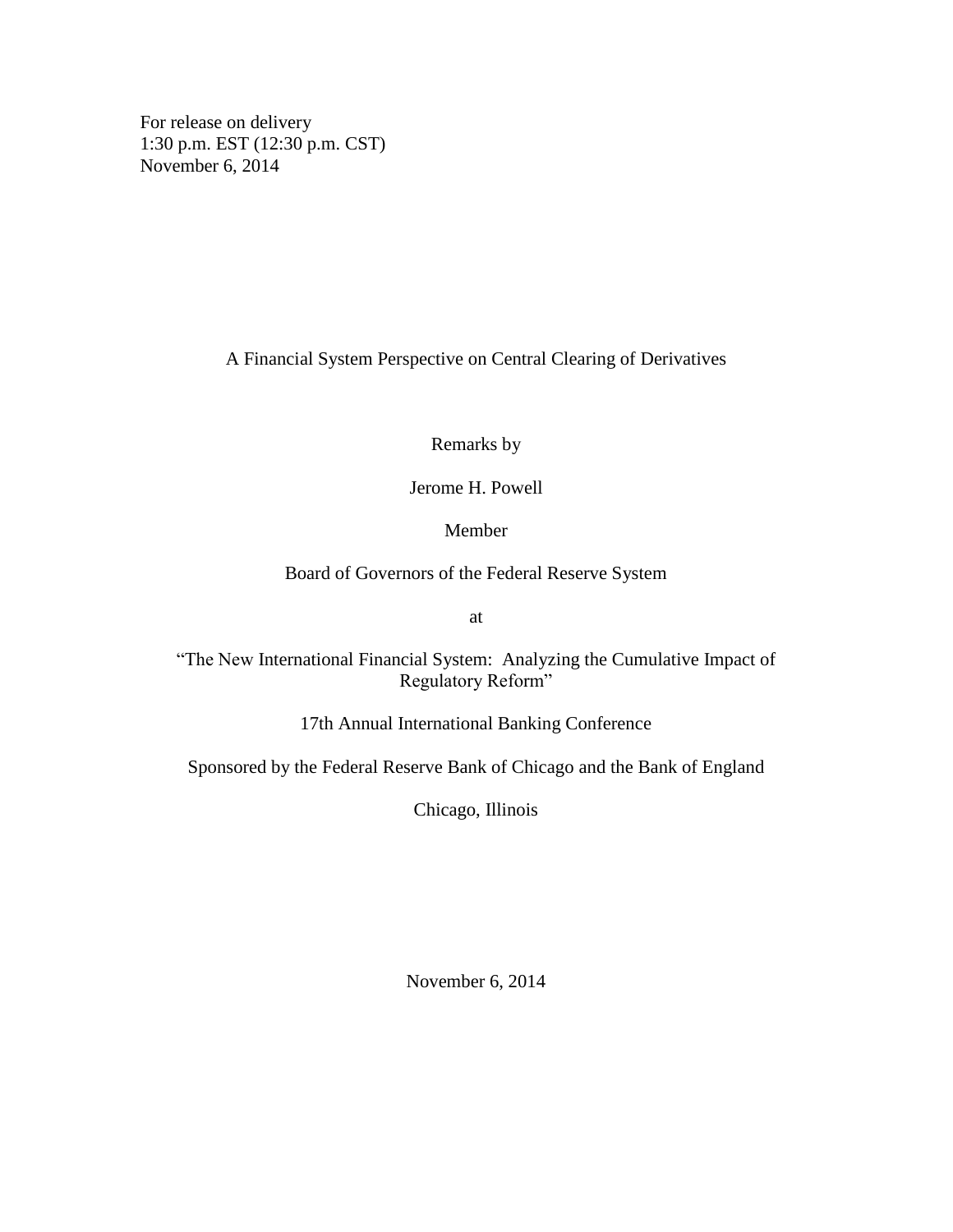Thank you for the opportunity to address the important topic of how the financial system and its regulation have evolved in response to the global financial crisis. I will focus my remarks on the global initiative to expand central clearing of over-the-counter (OTC) derivatives. While we have made significant progress in enlisting central clearing to reduce systemic risks, I will argue that there is a good deal more to do to ensure that the reforms achieve their potential and minimize the possibility of unintended and undesirable consequences. $<sup>1</sup>$ </sup>

Prior to the crisis, the then highly opaque market for OTC derivatives grew at an astonishing and unsustainable pace of nearly 25 percent per annum in a context of relatively light regulation and bilateral clearing.<sup>2</sup> With the benefit of hindsight, we know that along with this torrid growth came an unmeasured and underappreciated buildup of risk. The spectacular losses suffered by American International Group, Inc., or AIG, on its derivatives positions, and the resulting concerns about the potential effect of AIG's failure on its major derivatives counterparties, serve as particularly apt reminders of the wider failures and weaknesses that were revealed by the crisis.

The threats posed were global, and the response was global as well. In September 2009, the Group of Twenty (G-20) mandated that all sufficiently standardized derivatives should be centrally cleared--a sea change in the functioning and regulation of these markets. And in the five intervening years, substantial progress has been made in the United States and abroad to implement this reform and begin to reduce systemic risk in

 $\overline{a}$ 

 $<sup>1</sup>$  The views expressed here are my own and are not necessarily shared by other members of the Federal</sup> Reserve Board or the Federal Open Market Committee.

 $2$  According to the Bank for International Settlements, the notional amount of OTC derivatives outstanding grew from \$80.3 trillion in December 1998 to \$598.1 trillion in December 2008, which corresponds to an annual growth rate of 22.2 percent per year. For more information, see Bank for International Settlements, "Derivatives Statistics," webpage, [www.bis.org/statistics/derstats.htm.](http://www.bis.org/statistics/derstats.htm)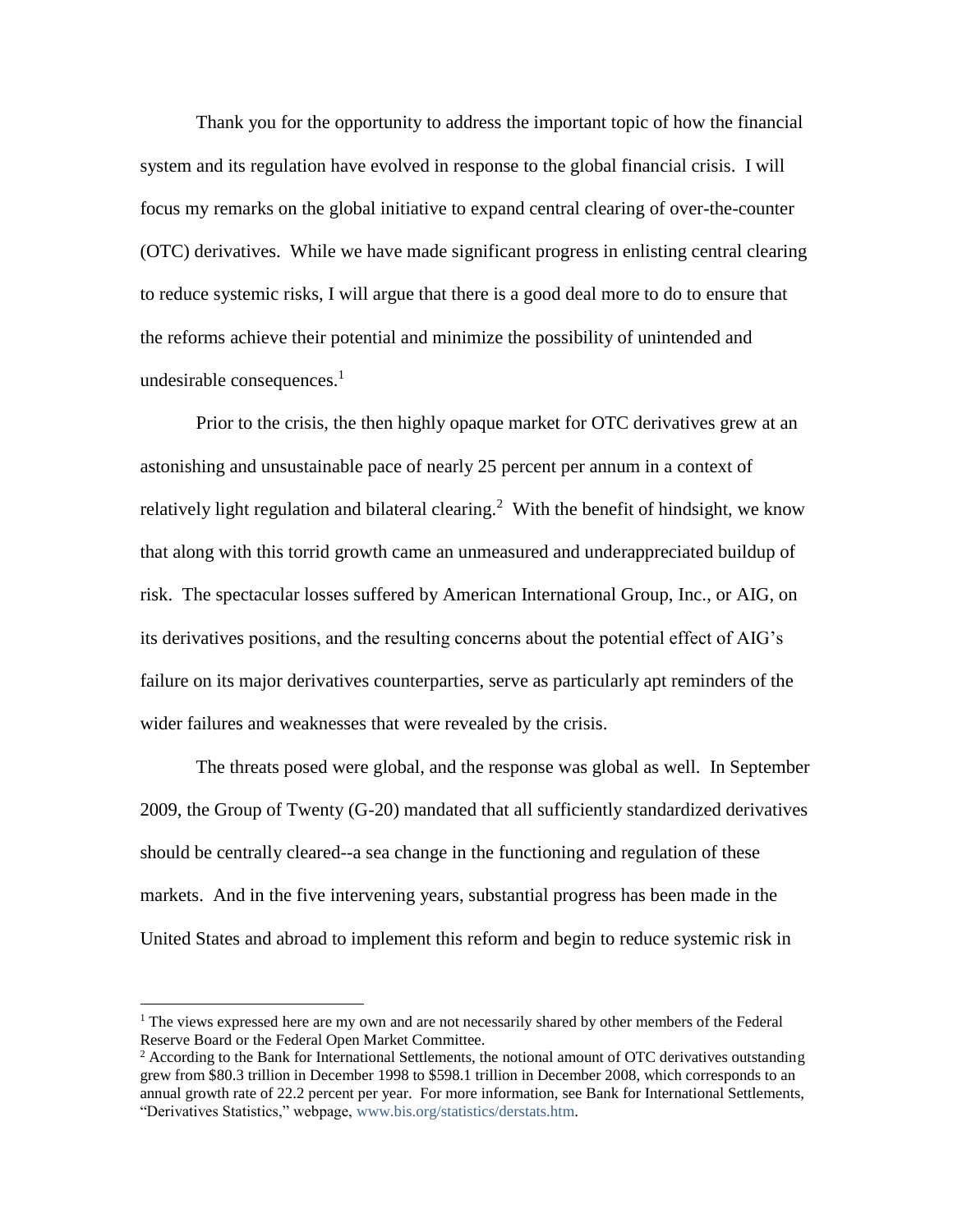these markets. According to public data, roughly 20 percent of all credit derivatives and 45 percent of all interest rate derivatives are now centrally cleared--amounts that have grown substantially since 2009, when central clearing of credit derivatives began and the amount of cleared interest rate derivatives was at roughly one-half of its current level.<sup>3</sup> These amounts should continue to grow over time as central clearing and, especially, client clearing requirements take effect in more jurisdictions.

Given the global nature of derivatives markets, the success of the reform agenda depends critically on international coordination. Thus, to support the move to central clearing and address other lessons from the financial crisis, regulators developed the new *Principles for Financial Market Infrastructures* (PFMIs) for the infrastructures that clear derivatives, securities, and payments.<sup>4</sup> The PFMIs are comprehensive international standards for the governance, risk management, and operation of central counterparties (CCPs) and other financial market infrastructures. Such standards are essential given that, in the interest of transparency and improved risk management, policymakers have encouraged the concentration of activities at these key nodes. And it is particularly important that the standards be promulgated globally, given the potential for OTC derivatives to span multiple jurisdictions and to migrate to jurisdictions where standards and risk management are less robust. Regulators are now engaged in the important work of translating these principles into national regulations. Only when these strong

 $\overline{a}$ 

 $-2-$ 

<sup>3</sup> Financial Stability Board (2014), *OTC Derivatives Market Reforms: Seventh Progress Report on Implementation* (Basel, Switzerland: FSB, April), [www.financialstabilityboard.org/publications/r\\_140408.pdf.](http://www.financialstabilityboard.org/publications/r_140408.pdf)

<sup>4</sup> See Committee on Payment and Settlement Systems and Technical Committee of the International Organization of Securities Commissions (2012), *Principles for Financial Market Infrastructures* (Basel, Switzerland: Bank for International Settlements and International Organization of Securities Commissions, April), [www.bis.org/cpmi/publ/d101a.pdf.](http://www.bis.org/cpmi/publ/d101a.pdf)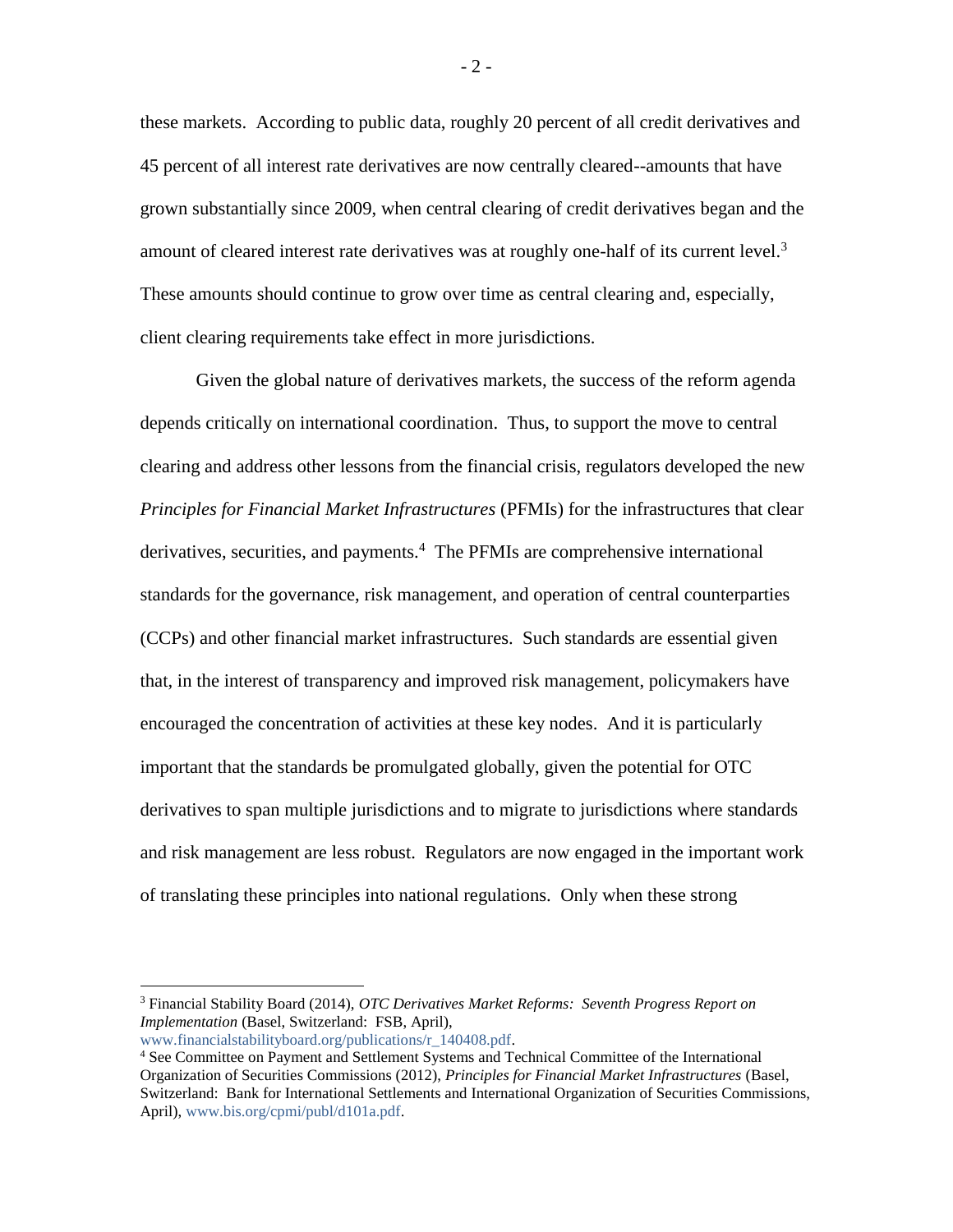international standards have been implemented at CCPs around the world can the risk reduction promised by the global clearing mandate be fully realized.

## **Further Challenges Facing Central Clearing**

The task is far from complete. We must consider how central clearing and CCPs fit into the rest of the financial system. From this systemwide perspective, central clearing raises a number of important issues that should be kept in mind as its use increases. I will now consider several of those issues and associated challenges in some detail.

A number of commentators have argued that the move to central clearing will further concentrate risk in the financial system. There is some truth in that assertion. Moving a significant share of the \$700 trillion OTC derivatives market to central clearing will concentrate risk at CCPs. But the intent is not simply to concentrate risk, but also to reduce it--through netting of positions, greater transparency, better and more uniform risk-management practices, and more comprehensive regulation. This strategy places a heavy burden on CCPs, market participants, and regulators alike to build a strong market and regulatory infrastructure and to get it right the first time.

It has also been frequently observed that central clearing simplifies and makes the financial system more transparent. That, too, has an element of truth to it, but let's take a closer look. Charts similar to the ones shown in figure 1 are frequently offered to illustrate the point that, as a CCP becomes a buyer to every seller and a seller to every buyer, it causes risks to be netted and simplifies the network of counterparties. The dizzying and opaque constellation of exposures that exists in a purely bilateral market, illustrated in the chart on the left, is replaced by a neat hub-and-spoke network that is

- 3 -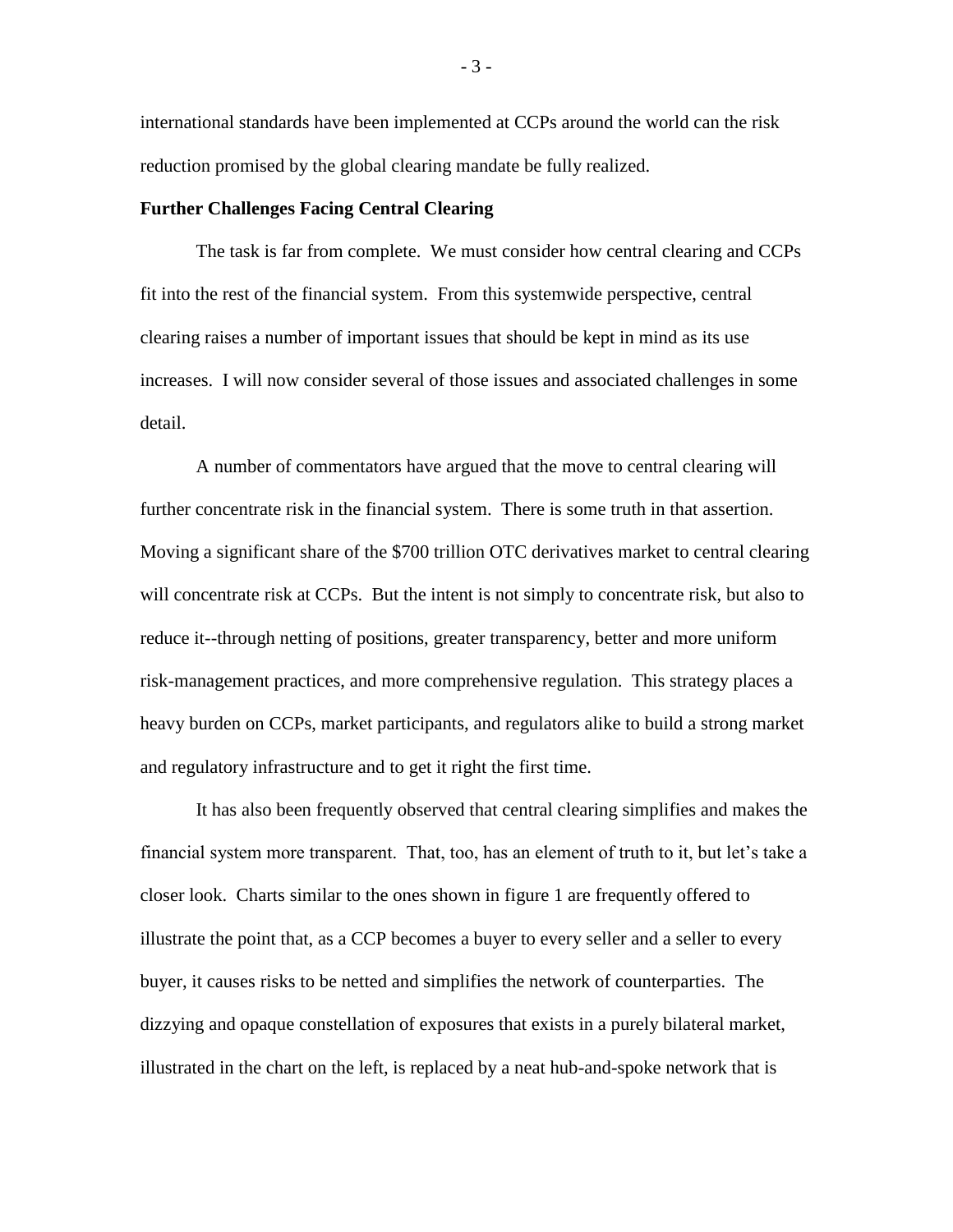both known and more comprehensible, illustrated in the chart on the right. The CCP and its regulators are then in a position to observe the CCP's entire network, which can be important in the event that one or more clearing members become impaired. CCPs may also be able to coordinate a response to problems in their markets in ways that individual clearing members would find very difficult.

Figure 2 shows that, at the same time, in the real world CCPs bring with them their own complexities. As the figure shows, we do not live in a simple world with only one CCP. We do not even live in a world with one CCP per product class, since some products are cleared by multiple, large  $CCPs$ <sup>5</sup> Also, significant clearing members are often members of multiple CCPs in different jurisdictions. The disruption of a single member can have far-reaching effects. Accordingly, while CCPs simplify some aspects of the financial system, in reality, the overall system supporting the OTC derivatives markets remains quite complex.

To carry out their critical functions, CCPs rely on a wide variety of financial services from other financial firms, such as custody, clearing, and settlement. Many of these services are provided by the same global financial institutions that are also the largest clearing members of the CCPs. The failure of a large clearing member that is also a key service provider could disrupt the smooth and efficient operation of one or multiple CCPs, and vice versa. In the event of disorderly CCP failures, the netting benefits and other efficiencies that CCPs offer would be lost at a point when the financial system is already under significant stress. Ultimately, the system as a whole is only as strong as its weakest link.

 $\overline{a}$ 

 $<sup>5</sup>$  As an example, both the Chicago Mercantile Exchange and the Intercontinental Exchange clear credit</sup> default swaps.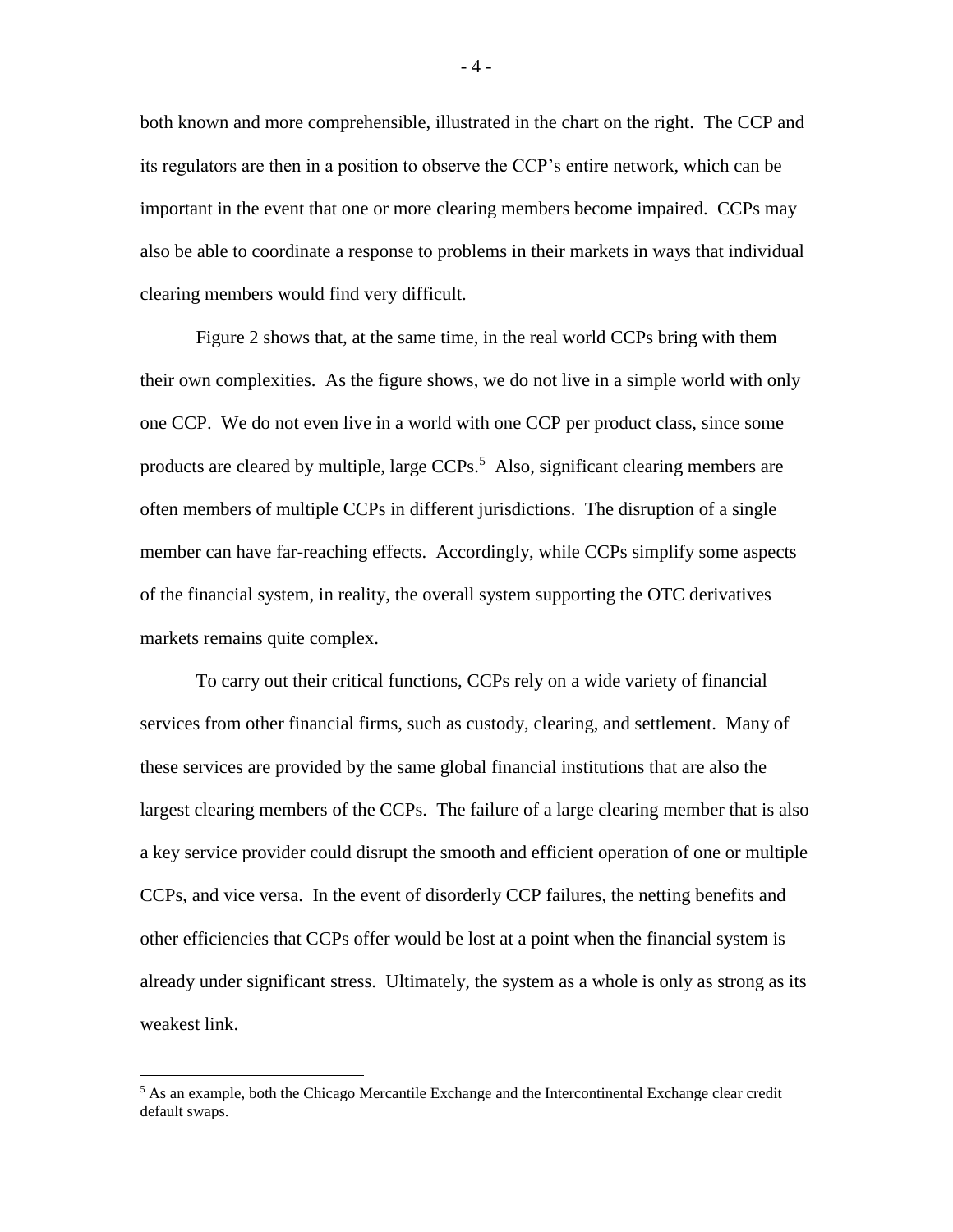People often think of these relationships between CCPs and clearing members in terms of credit exposures, but there are also important interconnections in the need for and use of liquidity. Historically, some CCPs viewed liquidity in terms of daily operational needs. From a macroprudential perspective, this view of liquidity is far too narrow. If a CCP is to act as a buffer against the transmission of liquidity shocks from a clearing member's default, the CCP itself must have a buffer of liquidity it can draw on to make its payments on time even during periods of market stress. The PFMIs introduced a new liquidity standard that requires CCPs to cover, at a minimum, the liquidity needs of the CCP on the failure of the single clearing member and its affiliates with the largest aggregate position, in extreme but plausible market conditions. Liquidity needs are to be met with a predefined list of liquid resources, starting with cash.

Moreover, the largest clearing members participate in many CCPs around the world. Cash management at these clearing members, particularly intraday cash management, involves interconnected cash flows to and from a clearing member's various CCPs, other market infrastructures, and other financial institutions. If a clearing member were to default, cash flows and needed financial services could be disrupted simultaneously at several CCPs. Failure of one or more CCPs to pay margin or settle obligations as promised could impair the ability of a clearing member to meet other obligations and transmit liquidity risk to others in the financial system. Accordingly, CCPs require a liquidity profile that will allow them to absorb rather than amplify the liquidity shocks that are likely to materialize during a period of financial stress following a member's default.

- 5 -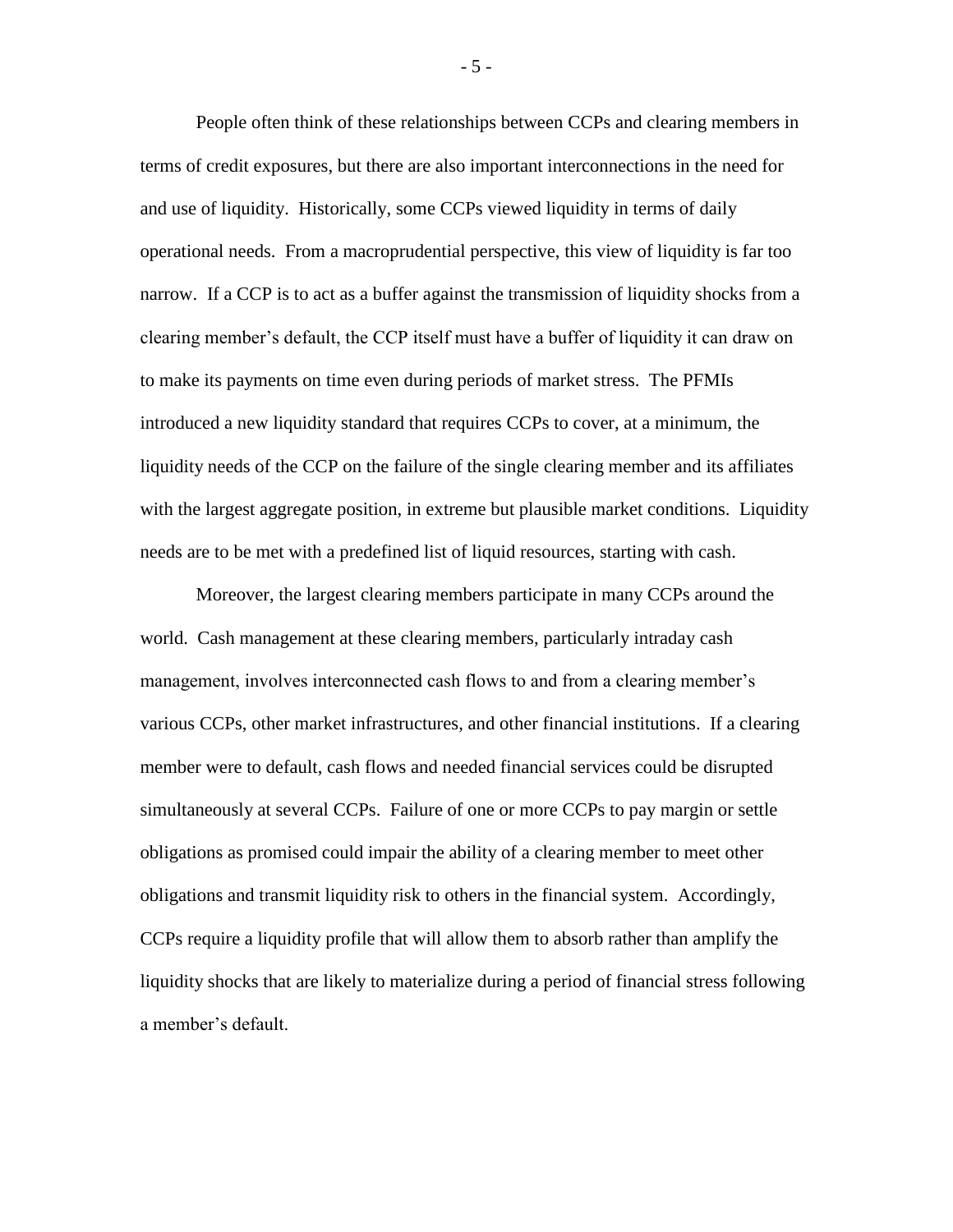Of course, clearinghouses have been around for quite some time and have generally stood up well even in severe crises.<sup>6</sup> But let's look a little deeper at the risks. During the global financial crisis, governments around the world took extraordinary actions to shore up many of the large financial institutions that are also large clearing members. While it is not possible to say with confidence what would have happened if these measures had not been taken, it is surely the case that whatever pressures CCPs faced would have been many times greater, and the potential consequences much greater as well. Moreover, as CCPs grow into their enhanced role in the financial system, they will represent an ever larger locus for systemic risk. It is therefore important not to be lulled into a false sense of security that past performance is a guarantee of future CCP success.

After the crisis, governments firmly resolved that even the largest financial institutions must be allowed to fail and be resolved without taxpayer support and without threatening the broader financial system or the economy. CCPs therefore need to adapt to a world in which their largest clearing members will be allowed to fail and to be resolved without taxpayer support. And, as I will discuss a little later, the same is true of CCPs--they, too, should have no expectation of taxpayer support if they fail. To say it as plainly as possible, the purpose of all of this new infrastructure and regulation is not to facilitate the orderly bailout of a CCP in the next crisis. Quite to the contrary, CCPs and

 $\overline{a}$ 

- 6 -

<sup>6</sup> See, for example, Jerome H. Powell (2013), "OTC Market Infrastructure Reform: Opportunities and Challenges," speech delivered at the Clearing House 2013 annual meeting, New York, November 21, [www.federalreserve.gov/newsevents/speech/powell20131121a.htm;](http://www.federalreserve.gov/newsevents/speech/powell20131121a.htm) and Ben S. Bernanke (2011), "Clearinghouses, Financial Stability, and Financial Reform," speech delivered at the 2011 Financial Markets Conference, a meeting sponsored by the Federal Reserve Bank of Atlanta, held in Stone Mountain, Ga., April 4, [www.federalreserve.gov/newsevents/speech/bernanke20110404a.htm.](http://www.federalreserve.gov/newsevents/speech/bernanke20110404a.htm)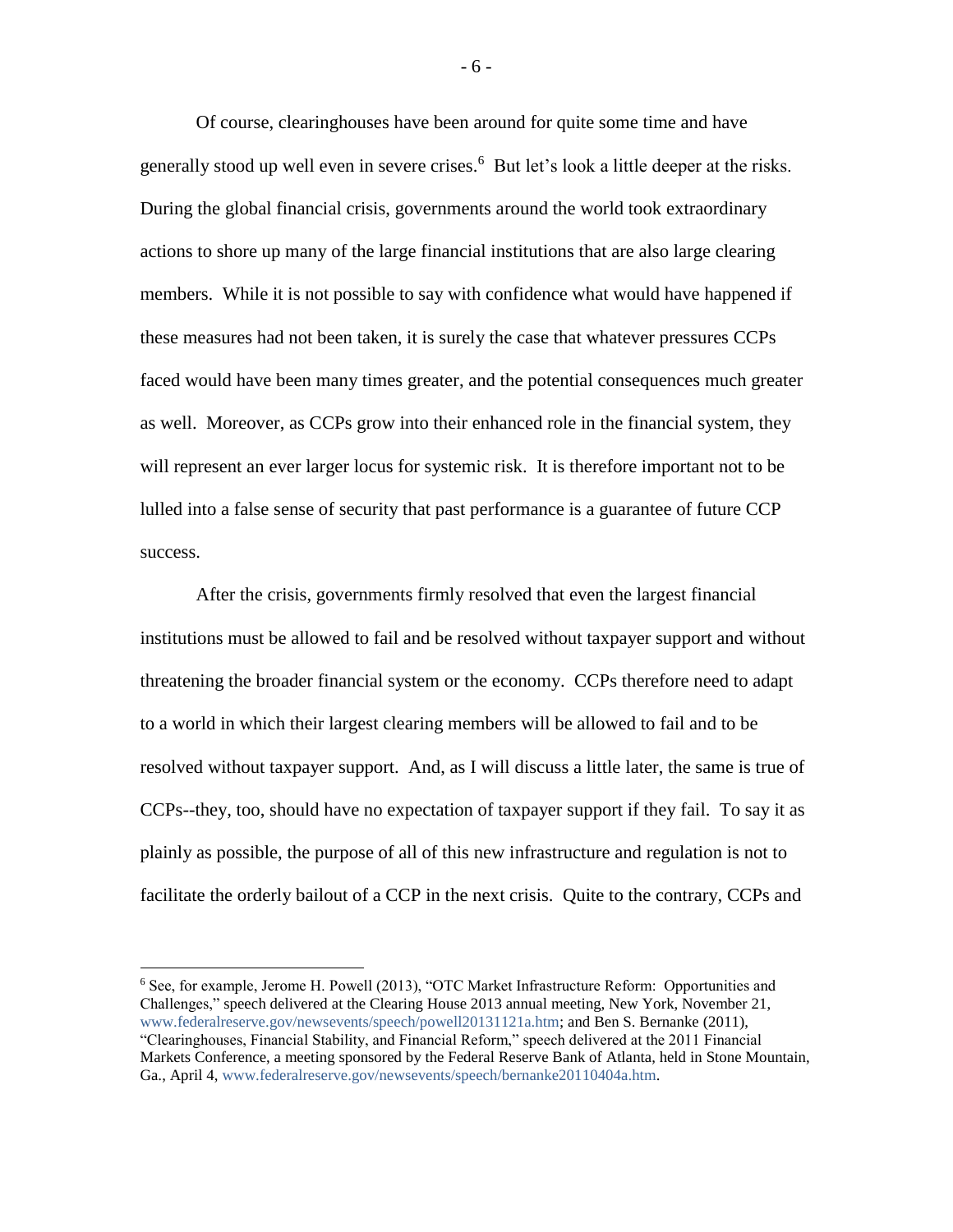their members must plan to stand on their own and continue to provide critical services to the financial system, without support from the taxpayer.

## **The Road Ahead: Meeting the Challenges**

As you can see, central clearing represents the confluence of critical market infrastructure and systemic financial institutions. As a result, the regulation and supervision of CCPs present particular challenges. What matters most is the stability of the entire system, not that of one sector or another. In the United States, CCPs are primarily regulated by either the Commodity Futures Trading Commission or the Securities and Exchange Commission. Under authority provided by the Dodd-Frank Wall Street Reform and Consumer Protection Act of 2010, the Federal Reserve also plays a role in supervising and regulating systemically important CCPs and other financial market utilities.<sup>7</sup> In addition, the Federal Reserve is the holding company supervisor of a number of the largest clearing members. The challenge is to ensure that regulation and supervision take into account the broad implications of derivatives trading for CCPs, their members, and the broader financial system. Close collaboration between regulators--both domestically and internationally--will be necessary to ensure that central clearing can promote the kind of financial system resiliency that will be required when another severe crisis threatens.

While central clearing and CCPs do present a number of complex and unique challenges, these challenges are not insurmountable. Several measures should be considered in the near term to further strengthen the market and regulatory infrastructure

 $\overline{a}$ 

- 7 -

 $<sup>7</sup>$  The Federal Reserve Board's authority to supervise systemically important CCPs is provided in title VIII</sup> of the Dodd-Frank Act.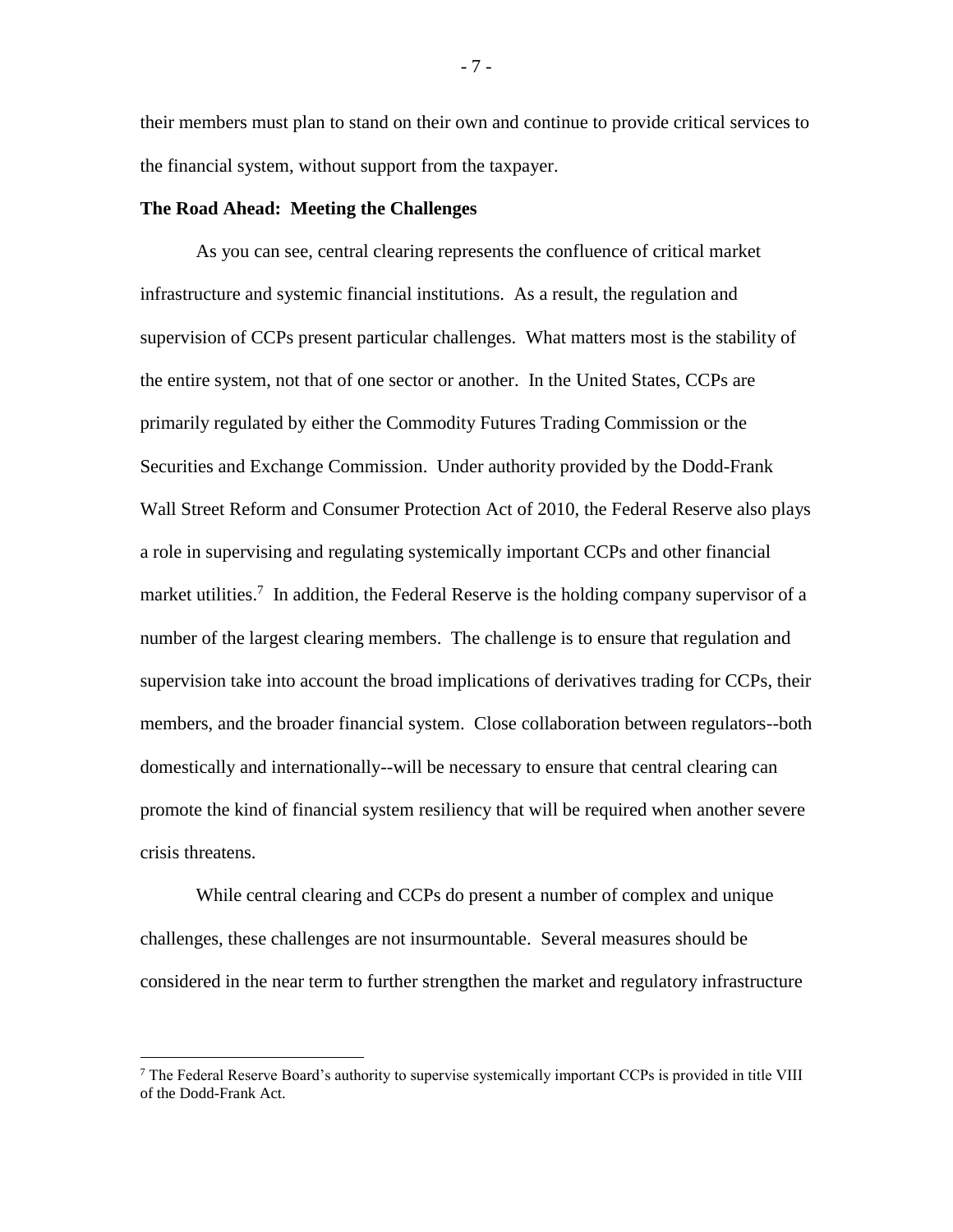relating to liquidity, transparency, stress testing, "skin in the game," and recovery and resolution.

#### *Liquidity*

The adoption of the PFMIs around the world is driving improvements in CCP liquidity.<sup>8</sup> Ultimately, CCPs and their supervisors will need to maintain vigilance to ensure that liquid resources are sufficient to withstand the kinds of liquidity shocks that would likely accompany a member's default. In addition, it is crucial that liquidity scenario analysis be a regular part of a CCP's stress-testing program to help ensure that appropriate liquidity planning does not suffer from a lack of vision or imagination.

# *Transparency*

 $\overline{a}$ 

Enhanced transparency is central to the reform agenda, and there has been some progress in this area. But CCPs need to provide still greater transparency to their clearing members and to the public. The G-20's central clearing mandate shifted a significant amount of activity and control away from dealers to CCPs. With this shift, CCPs took on the responsibility of managing risks in a way that is transparent to the clearing members who are subject to the decisions of the CCP. Clearing members need a full and detailed understanding of their risk exposure to CCPs, which means that clearing members must have detailed and appropriate information on stress-test results, the specification and application of margin models, and the sizing of default funds to cover losses. Without a clear picture of a CCP's risk profile, clearing members cannot make informed decisions

- 8 -

<sup>&</sup>lt;sup>8</sup> In the United States, these standards were implemented by the Commodity Futures Trading Commission for derivative-clearing organizations in November 2013 and by the Federal Reserve for certain financial market utilities that are designated as systemically important by the Financial Stability Oversight Council in October 2014.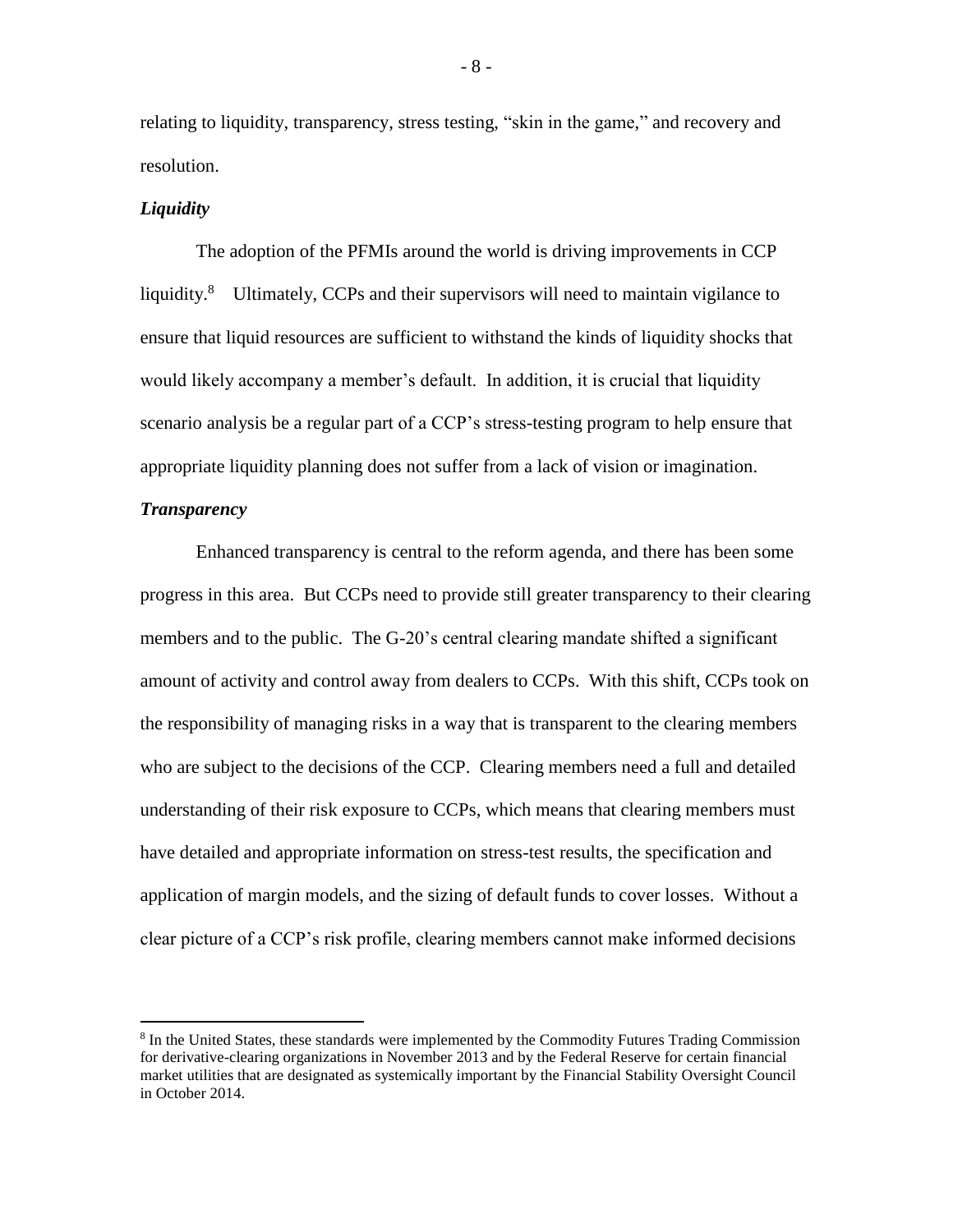about whether to clear with a particular CCP or how to judge their exposures to it. All major stakeholders--clearing members, clients, regulators, and the broader market- should be aware of the risks involved so that they can take appropriate steps to mitigate them.

#### *Stress testing*

The disclosure of CCP stress-test results to clearing members is important so that clearing members can have a full understanding of a CCP's risk profile. This disclosure, however, would be of little help if the stress tests themselves were insufficiently comprehensive and robust. For example, consider a case in which a bank belongs to two CCPs that clear similar products but the disclosed stress tests for the CCPs are based on materially different scenarios. This state of affairs could easily result in more confusion than clarity.

It is time for domestic and international regulators to consider steps to strengthen credit and liquidity stress testing conducted by CCPs. Currently, most major CCPs engage in some form of stress testing. However, both clearing members and regulators need a more systematic view of what stress tests are performed, at what frequency, with what assumptions, and with what results. Aside from these issues involving individual stress tests, there are also important questions about the comparability of stress scenarios, assumptions, and results across similar and different types of CCPs. A related issue is whether regulators should consider some sort of standardized approach to supervisory stress testing. Not all CCPs are alike. But there may be approaches that could bring some of the benefits of standardization while allowing tailoring of some scenarios to the activities of particular CCPs or groups of CCPs. Clearly, a greater degree of uniformity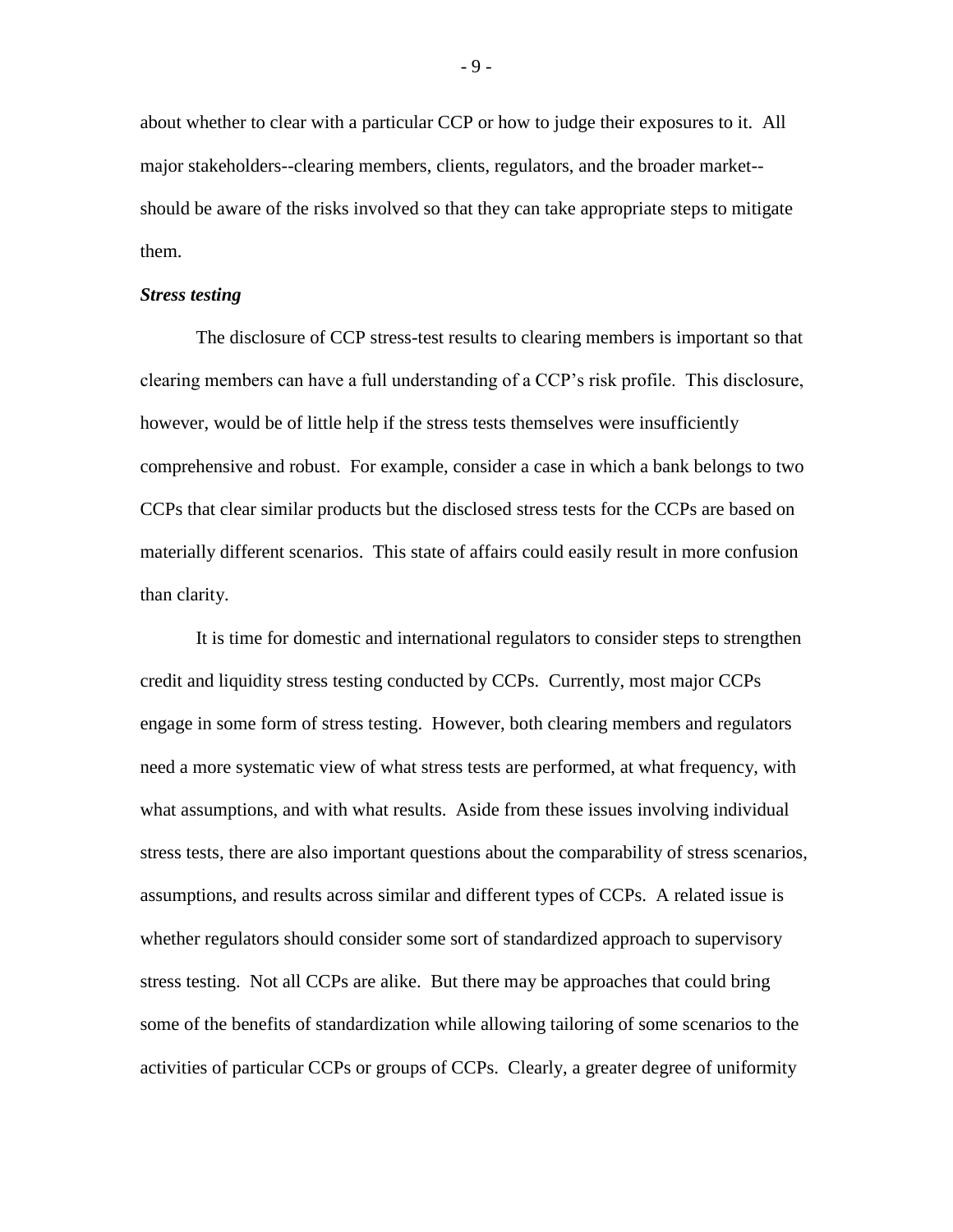would be helpful to clearing members that are comparing test results across several CCPs and to regulators that are considering systemwide stability. For example, there are likely some financial market stresses, such as rapid and significant increases in market volatility, that would be expected to have broad effects across financial markets and participants. Coordinated stress tests could also help us better understand the macroprudential risks around liquidity that I discussed earlier. Understanding the effect of such correlated stresses on a wide array of CCPs will be important for ensuring overall system resiliency. Going forward, regulators will need to work collaboratively to ensure that stress tests are robust, informative, and appropriately comparable.

### *Skin in the game*

A number of commentators have urged U.S. authorities to consider requiring CCPs to place significant amounts of their own loss-absorbing resources in front of the mutualized clearing fund or other financial resources provided by clearing members. These skin-in-the-game requirements are intended to create incentives for the owners of CCPs for careful consideration of new products for clearing, for conservative modeling of risks, and for robust default waterfalls and other resources to meet such risks as may materialize.<sup>9</sup> The issue is a complex one, however, and a number of factors would need to be considered in formulating such a requirement.

#### *Recovery and resolution*

 $\overline{a}$ 

I have focused so far on what we can do to ensure that CCPs do not fail: more transparency, enhanced stress testing, more robust capital and default waterfalls, stronger

<sup>&</sup>lt;sup>9</sup> See, for example, the related discussion in Committee on Payment and Settlement Systems (2010), *Market Structure Developments in the Clearing Industry: Implications for Financial Stability* (Basel, Switzerland: Bank for International Settlements, November), [www.bis.org/cpmi/publ/d92.pdf.](http://www.bis.org/cpmi/publ/d92.pdf)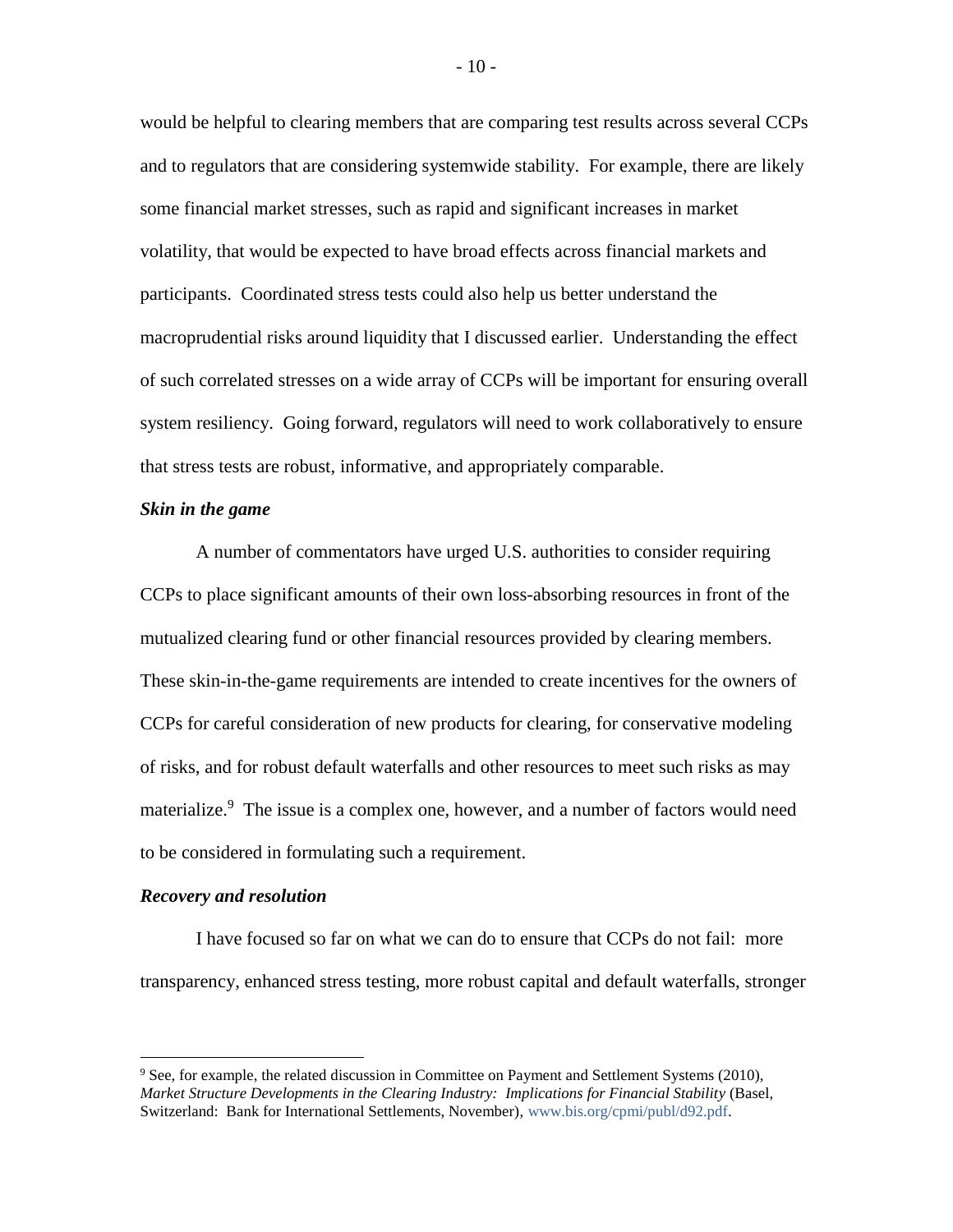liquidity, and increased incentives to appropriately manage risks. I will conclude my remarks today by discussing what happens when all of these efforts encounter a severe stress event. Try as we might to prevent the buildup of excessive risk, we need to be prepared for the possibility that a CCP may fail or approach failure in the future. When and if such a crisis materializes, CCPs will be called on to stand on their own. CCPs and regulators need to develop clear and detailed CCP recovery and resolution strategies that are well designed to minimize transmission of the CCP's distress to its clearing members and beyond.

Recovery and resolution planning is a matter of intense focus among regulators and industry participants. Just last month, the Committee on Payments and Market Infrastructures and the Board of the International Organization of Securities Commissions released their final report on the recovery of financial market infrastructures.<sup>10</sup> The report is part of an ongoing effort to provide guidance on implementing the PFMI requirements for recovery planning. On the same day, the Financial Stability Board released a new report on the resolution of financial market infrastructures and their participants to supplement its earlier work on the report *Key Attributes of Effective Resolution Regimes for Financial Institutions.*<sup>11</sup>

These reports stress that CCPs must adopt plans and tools that will help them recover from financial shocks and continue to provide their critical services without government assistance. It has been a challenge for some market participants to confront

 $\overline{a}$ 

- 11 -

<sup>&</sup>lt;sup>10</sup> See Committee on Payments and Market Infrastructures and Board of the International Organization of Securities Commissions (2014), *Recovery of Financial Market Infrastructures* (Basel, Switzerland: Bank for International Settlements and International Organization of Securities Commissions, October), [www.bis.org/cpmi/publ/d121.pdf.](http://www.bis.org/cpmi/publ/d121.pdf)

<sup>&</sup>lt;sup>11</sup> See Financial Stability Board (2014), *Key Attributes of Effective Resolution Regimes for Financial Institutions* (Basel, Switzerland: FSB, October),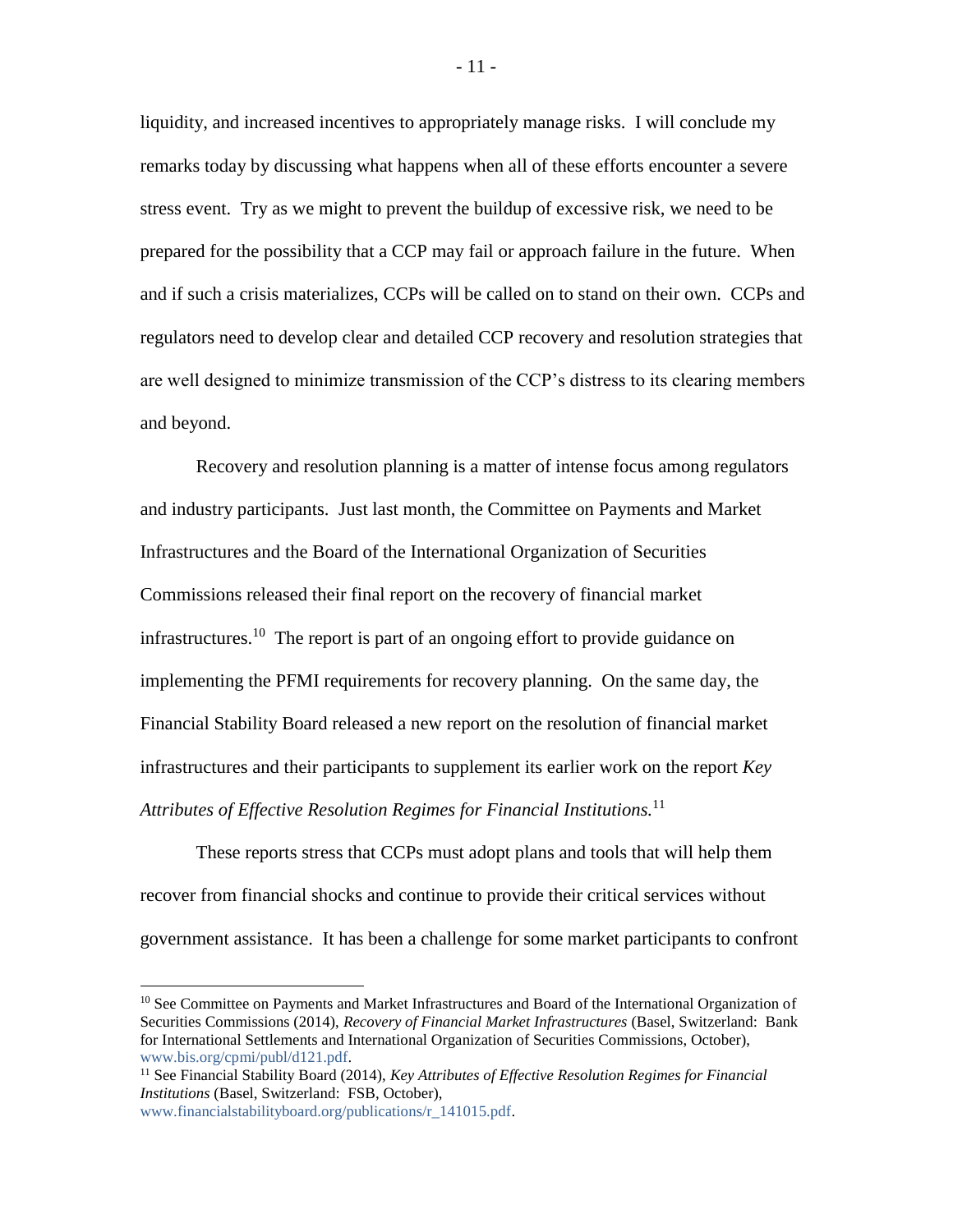the fact that risks and losses, however well managed, do not simply disappear within a CCP but are ultimately allocated in some way to the various stakeholders in the organization--even if the risk of loss is quite remote. This realization has generated a healthy debate among CCPs, members, and members' clients and regulators that has provided fertile ground for new thinking about risk design, risk-management tools, and recovery planning. To ensure that CCPs do not themselves become too-big-to-fail entities, we need transparent, actionable, and effective plans for dealing with financial shocks that do not leave either an explicit or implicit role for the government.

## **Conclusion: Realizing the Promise of Central Clearing**

A key question posed at this conference is whether the reforms instituted in response to the crisis have improved the strength and stability of the financial system. In my view, the answer for OTC derivatives reform--and central clearing, in particular--is a positive one. But final pronouncements are premature. Post-crisis reforms and the rise of central clearing have started us down a path toward greater financial stability. At the same time, central clearing brings with it a number of complexities that relate to the interaction between CCPs and the rest of the financial system, especially the global systemically important financial institutions that represent many of their largest clearing members. Given the increasingly prominent role that central clearing will play in the financial system going forward, it is critical that we collectively get central clearing right. To do so, I have argued that it is imperative that we consider central clearing from a systemwide perspective, and that regulators will need to continue to work collaboratively with each other, both domestically and internationally.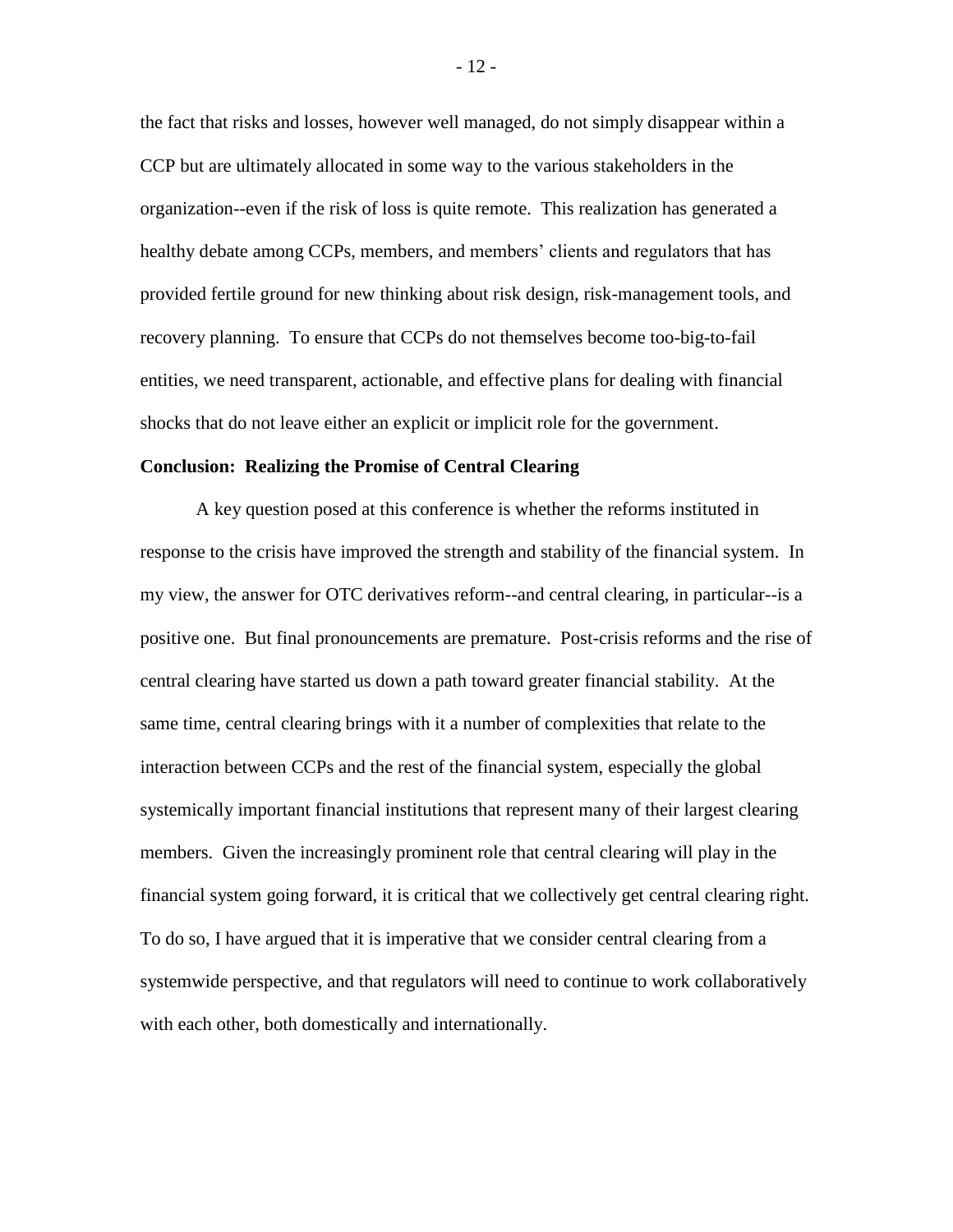

Note: The figure on the left shows a bilateral network in the credit default swap (CDS) market for a single and highly traded CDS contract. The figure on the right shows the hypothetical network that would exist if the contract were cleared through a single central counterparty. In each figure, a red circle denotes a protection seller and a blue one denotes a protection buyer. The size of the circle represents the amount of protection bought or sold.

**Bilaterally Cleared Network Centrally Cleared Network Centrally Cleared Network** 

Source: Depository Trust & Clearing Corporation.

**Figure 1. Bilateral and Centrally Cleared Networks**